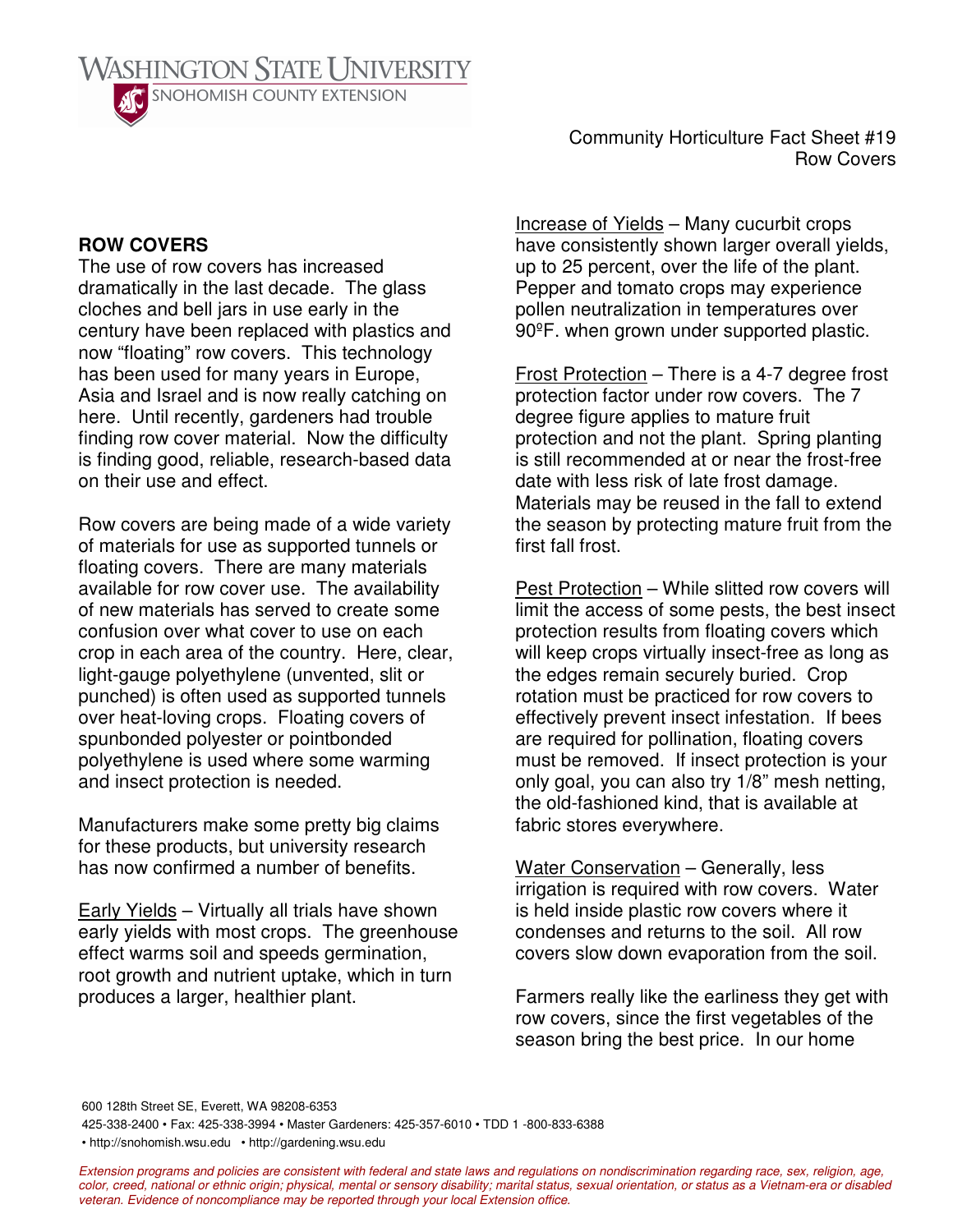gardens other benefits are more important. Plastic row covers let us grow eggplant, bittermelon, hot peppers and other crops that we probably would not have much luck with otherwise. Floating row covers give us excellent pest protection in many crops. Old spunbond fabric placed over a seed bed seems to greatly improve germination and seedling survival, too.

There are a few other details you should know about row covers:

Wind Protection – In very windy areas, supported tunnels may be necessary, as floating covers may cause crop damage by rubbing on plants.

Mulch – On heat-loving crops, black plastic mulch is recommended under row covers to retard weed growth. Once the soil warms (June), organic mulches can be used. Pulling back the row cover to weed the crop is a hassle and mulch will allow you to do it less frequently. Territorial Seed Company reports that the black plastic "fried" their transplants, but I've never seen the problem here.

How Long to Cover – We still don't have good guidelines. Four to five weeks on springseeded, cool-weather crops and longer on crops that appreciate warmth. You must remove it at flowering to get bee pollination of squash family plants. At harvest time remove it from tomatoes and other fruiting crops to make picking easier and to increase light levels in late summer.

Effect on Crops – Research at WSU (Mt. Vernon Experiment Station) and OSU (Corvallis) have tried a number of crops under row covers.

**Cabbage, Celery, Cauliflower, Endive, Kohlrabi, Leeks** –Significantly enhanced

earliness (1-3 weeks) for all crops. Excellent protection from insect pests, such as cabbage root maggots and imported cabbage worm.

- **Lettuce** Significantly increased yields, up to 60 percent. Increasing covering time has shown to increase yields.
- **Melons** Significantly enhanced earlier yields (5-28 days) with peak harvest 7 days early.
- **Onions** Significantly increased total yields, up to 42 percent.
- **Peas** Significantly increased total yields, up to 47 percent.
- **Peppers** Experienced varying results with most significant being earliness (7-10 days).
- **Squash –** Enhanced earliness and excellent pest protections.
- **Sweet Corn** Enhanced crop earliness with significant increase in total yields (30 to 60 percent).
- **Tomatoes** Experienced varying results from negative effects on yields to increased (45 to 60 percent) early yields and total yields (10 to 20 percent).

Our demonstration gardens have also found floating row covers excellent protection from rust fly maggot in carrots and from leafminers in beets, spinach and chard.

Last but not least, there was one trial done in New England that came up with interesting results, even though it doesn't involve Northwest conditions. New Hampshire researchers seeded plots in October with nine varieties of lettuce and three of spinach. By spring those plots with floating row covers had perfect stands of lettuce and spinach; without cover, not a single plant survived the winter. The researchers admit they don't understand why there was such dramatic protection, since the temperatures recorded under the cover was the same as without a cover (-2 degrees F.). They are theorizing that frost heaving and drying was reduced under the material and are continuing their trails.